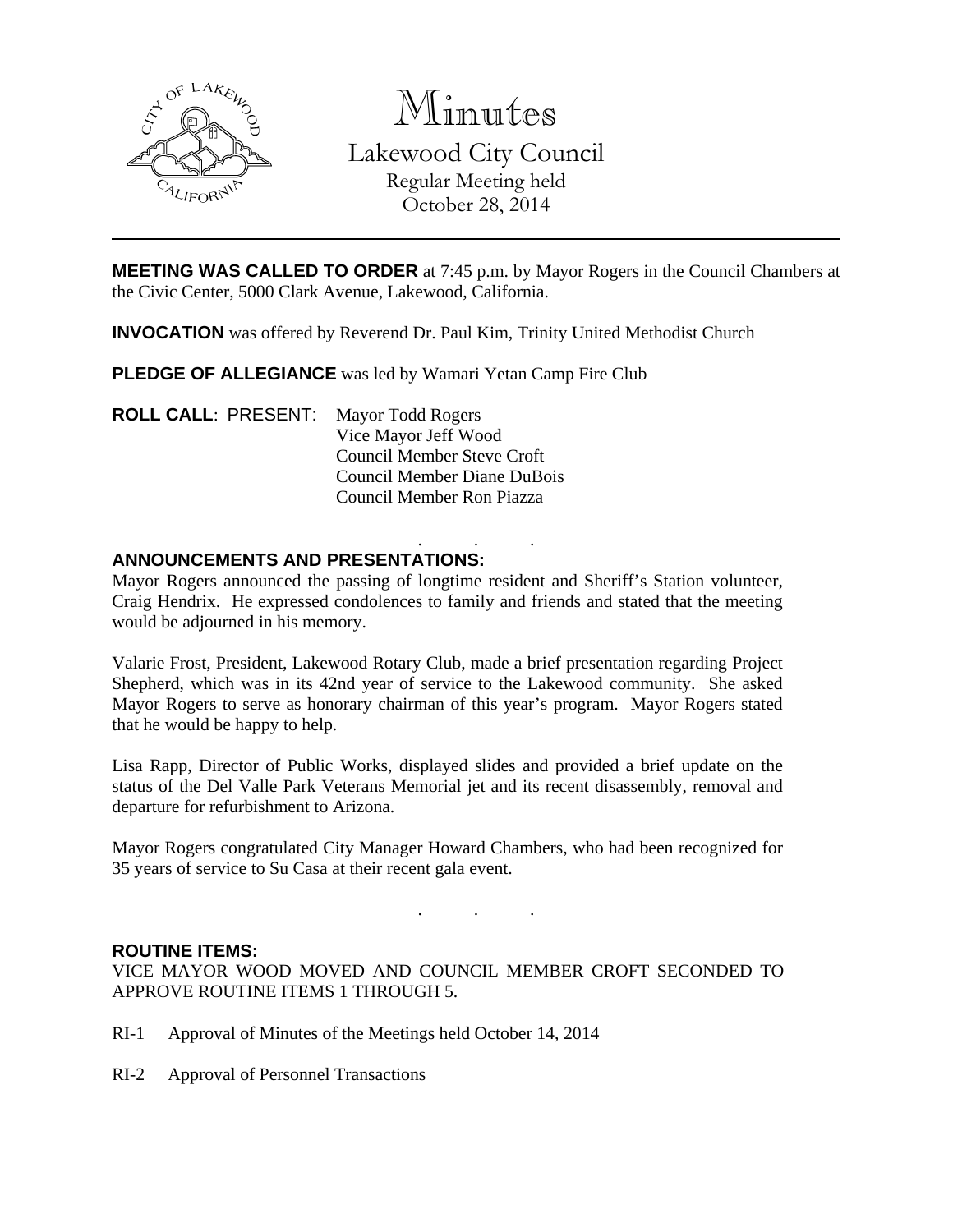### **ROUTINE ITEMS: Continued**

- RI-3 Approval of Registers of Demands
- RI-4 Approval of Agreement with Tyler Technologies Inc. "MUNIS" for Accounting Software License and Support
- RI-5 Approval of Addition of Subsurface Turf Irrigation to Water Conservation Device Rebate Program

UPON ROLL CALL VOTE, THE MOTION WAS APPROVED:

AYES: COUNCIL MEMBERS: Croft, DuBois, Wood, Piazza and Rogers NAYS: COUNCIL MEMBERS: None

## **1.1 • INTRODUCTION OF ORDINANCE NO. 2014-8; AMENDING THE LAKEWOOD MUNICIPAL CODE PERTAINING TO DENSITY BONUSES**

. . .

Sonia Southwell, Director of Community Development, gave a presentation based on the memo in the agenda and stated that during the review of the Housing Element, the State Department of Housing and Community Development identified the need for the City's density bonus regulations to be updated to conform to State law. She added that the proposed ordinance would repeal current density bonus language from the municipal code and replace it with a section that references the State law and any amendments thereto. It was staff's recommendation that the City Council introduce the proposed ordinance and approve the related negative declaration.

Mayor Rogers opened the public hearing at 8:20 p.m. and called for anyone in the audience wishing to address the City Council on this matter. There was no response.

ORDINANCE NO. 2014-8; AN ORDINANCE OF THE CITY COUNCIL OF THE CITY OF LAKEWOOD AMENDING THE LAKEWOOD MUNICIPAL CODE PERTAINING TO DENSITY BONUSES IN THE M-F-R (MULTI-FAMILY RESIDENTIAL) ZONE

COUNCIL MEMBER CROFT MOVED AND COUNCIL MEMBER DUBOIS SECONDED TO CLOSE THE PUBLIC HEARING AND INTRODUCE ORDINANCE NO. 2014-8 AND APPROVE THE RELATED NEGATIVE DECLARATION. UPON ROLL CALL VOTE, THE MOTION WAS APPROVED:

. . .

AYES: COUNCIL MEMBERS: Croft, DuBois, Wood, Piazza and Rogers NAYS: COUNCIL MEMBERS: None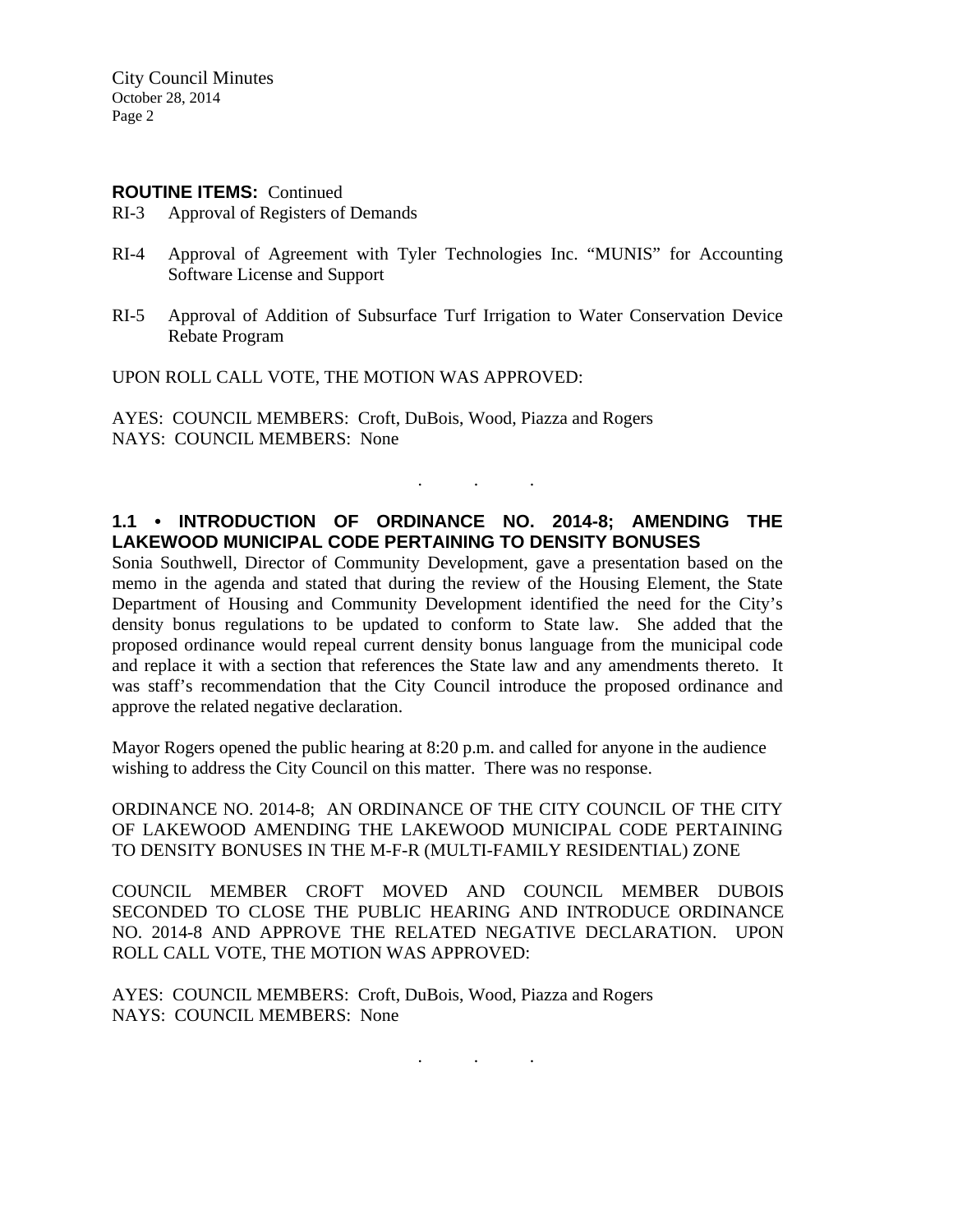## **1.2 • AWARD OF BID FOR PURCHASING BID 04-14, SONY DIGITAL CAMERAS**

Administrative Services Director Diane Perkin gave a presentation based on the memo in the agenda and reported that the City's Senior Producer and Assistant City Manager had determined a need to replace analog equipment with digital camcorders. The Purchasing Officer had solicited bids for the cameras and accessories and three sealed bids had been received and opened in the presence of the City Clerk. She stated that subsequent to review of the bids, it was staff's recommendation that the City Council hold a public hearing and authorize the purchase of two Sony digital cameras, four batteries, and several accessories from the apparent low bidder, VMI, Inc., in the amount of \$32,409.51.

Responding to Vice Mayor Wood's inquiry, Senior Producer Bob Sykes explained that the old equipment would be re-purposed and utilized in other areas.

Mayor Rogers opened the public hearing at 8:23 p.m. and called for anyone in the audience wishing to address the City Council on this matter. There was no response.

COUNCIL MEMBER DUBOIS MOVED AND VICE MAYOR WOOD SECONDED TO CLOSE THE PUBLIC HEARING AND APPROVE STAFF'S RECOMMENDATION. UPON ROLL CALL VOTE, THE MOTION WAS APPROVED:

AYES: COUNCIL MEMBERS: Croft, DuBois, Wood, Piazza and Rogers NAYS: COUNCIL MEMBERS: None

## **2.1 • ADOPTION OF RESOLUTIONS FOR THE 2015 GENERAL MUNICIPAL ELECTION**

. . .

Steve Skolnik, City Attorney, stated that the resolutions contained in the agenda pertained to the General Municipal Elections to be held on March 3, 2015, and could be adopted in a single motion along with the authorization to retain Martin & Chapman Company to supply election consulting services and election supplies.

a. RESOLUTION NO. 2014-59; A RESOLUTION OF THE CITY COUNCIL OF THE CITY OF LAKEWOOD, CALIFORNIA, CALLING AND GIVING NOTICE FOR THE HOLDING OF A GENERAL MUNICIPAL ELECTION TO BE HELD IN SAID CITY ON TUESDAY, MARCH 3, 2015, FOR THE ELECTION OF CERTAIN OFFICERS OF SAID CITY AS REQUIRED BY THE PROVISIONS OF THE LAWS OF THE STATE OF CALIFORNIA PERTAINING TO GENERAL LAW CITIES

b. RESOLUTION NO. 2014-60; A RESOLUTION OF THE CITY COUNCIL OF THE CITY OF LAKEWOOD, CALIFORNIA, REQUESTING THE BOARD OF SUPERVISORS OF THE COUNTY OF LOS ANGELES TO RENDER SPECIFIED SERVICES TO SAID CITY RELATING TO THE CONDUCT OF A GENERAL MUNICIPAL ELECTION TO BE HELD IN SAID CITY ON TUESDAY, MARCH 3, 2015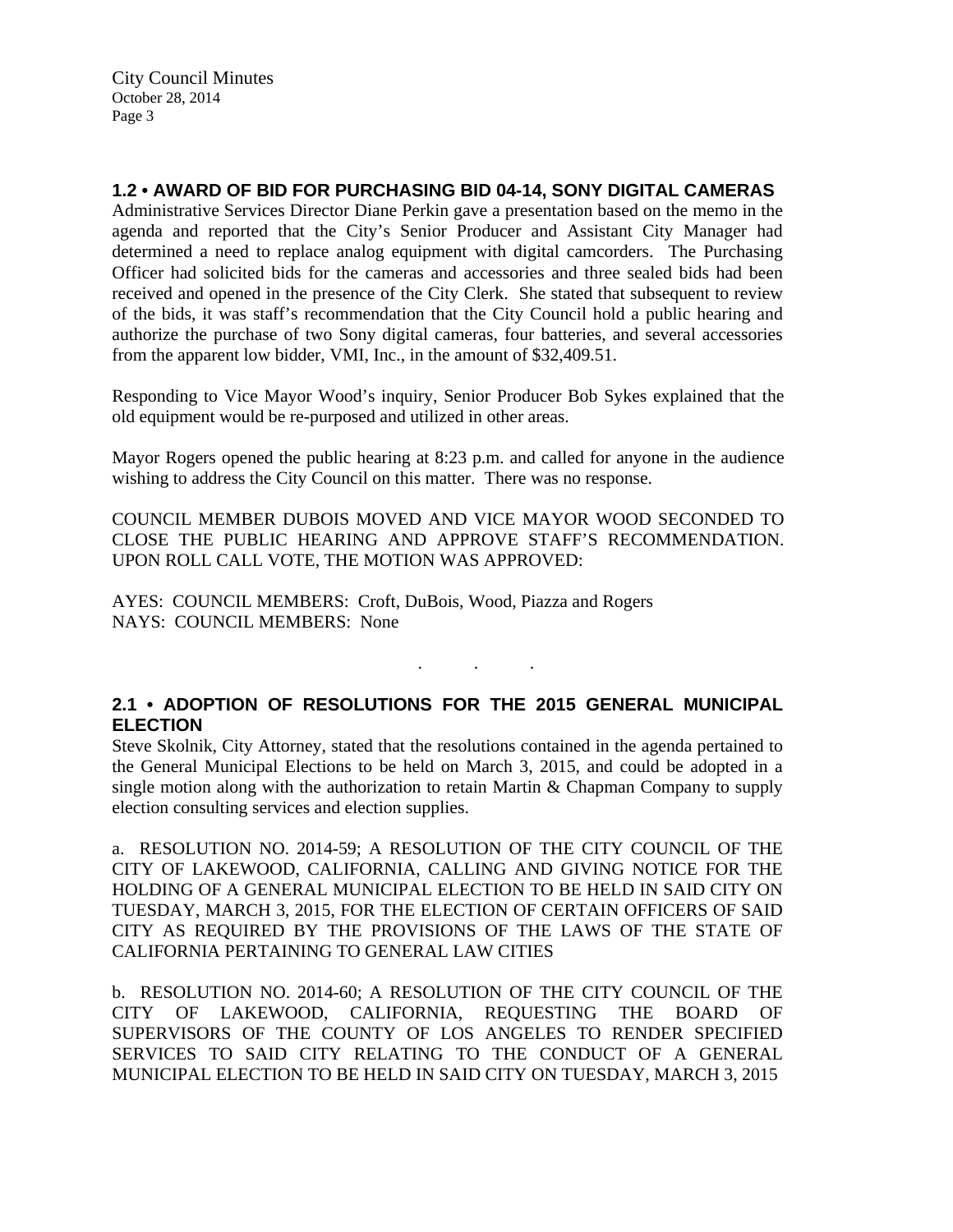### **2.1 • ADOPTION OF RESOLUTIONS FOR THE 2015 GENERAL MUNICIPAL ELECTION** - Continued

c. RESOLUTION NO. 2014-61; A RESOLUTION OF THE CITY COUNCIL OF THE CITY OF LAKEWOOD, CALIFORNIA, ADOPTING REGULATIONS FOR CANDIDATES FOR ELECTIVE OFFICE PERTAINING TO CANDIDATES STATEMENTS SUBMITTED TO THE VOTERS AT A GENERAL MUNICIPAL ELECTION TO BE HELD ON TUESDAY, MARCH 3, 2015

COUNCIL MEMBER CROFT MOVED AND COUNCIL MEMBER DUBOIS SECONDED TO ADOPT RESOLUTIONS NO. 2014-59, NO. 2014-60, AND NO. 2014-61, AND AUTHORIZE RETENTION OF MARTIN & CHAPMAN COMPANY. UPON ROLL CALL VOTE, THE MOTION WAS APPROVED:

AYES: COUNCIL MEMBERS: Croft, DuBois, Wood, Piazza and Rogers NAYS: COUNCIL MEMBERS: None

# . . .

## **3.1 • 2014 HALLOWEEN CARNIVALS**

Lisa Litzinger, Director of Recreation and Community Services, displayed slides and made a presentation based on the memo in the agenda. She reported that Halloween carnivals were the single largest activity of the year at City parks and it had been estimated that over 15,000 children and adults would attend this year's annual carnival. Carnival elements included over 200 attractions with specialty contests and games, a Red Ribbon booth to promote a drug free society and appropriately scary haunted houses. She concluded by stating that Lakewood's parks would continue the tradition of offering a safe environment for the community's youth on Halloween and that the carnivals, supported by community volunteers and staff's coordination, would provide an opportunity for memorable fun.

Council Member DuBois and Council Member Piazza commended staff for providing such a high quality and family-oriented event.

MAYOR ROGERS STATED THAT THERE BEING NO OBJECTION, THE ITEM WAS ORDERED RECEIVED AND FILED.

. . .

### **3.2 • APPROVAL OF NYE LIBRARY AGREEMENT**

The Recreation and Community Services Director gave a presentation based on the memo in the agenda and explained that the Nye Library lease which came due for renewal in July 2012 had continued on a month-to-month basis until a new agreement could be reached. Staff had evaluated the existing agreement and negotiated adjustments to better serve the City's interests. The new agreement identified the County's responsibilities which included taking over the maintenance of the facility's building interior and amenities as well as any required updates or repairs. The agreement placed the burden on the County to comply with statutes, ordinances, regulations and other requirements for structural modifications or improvements.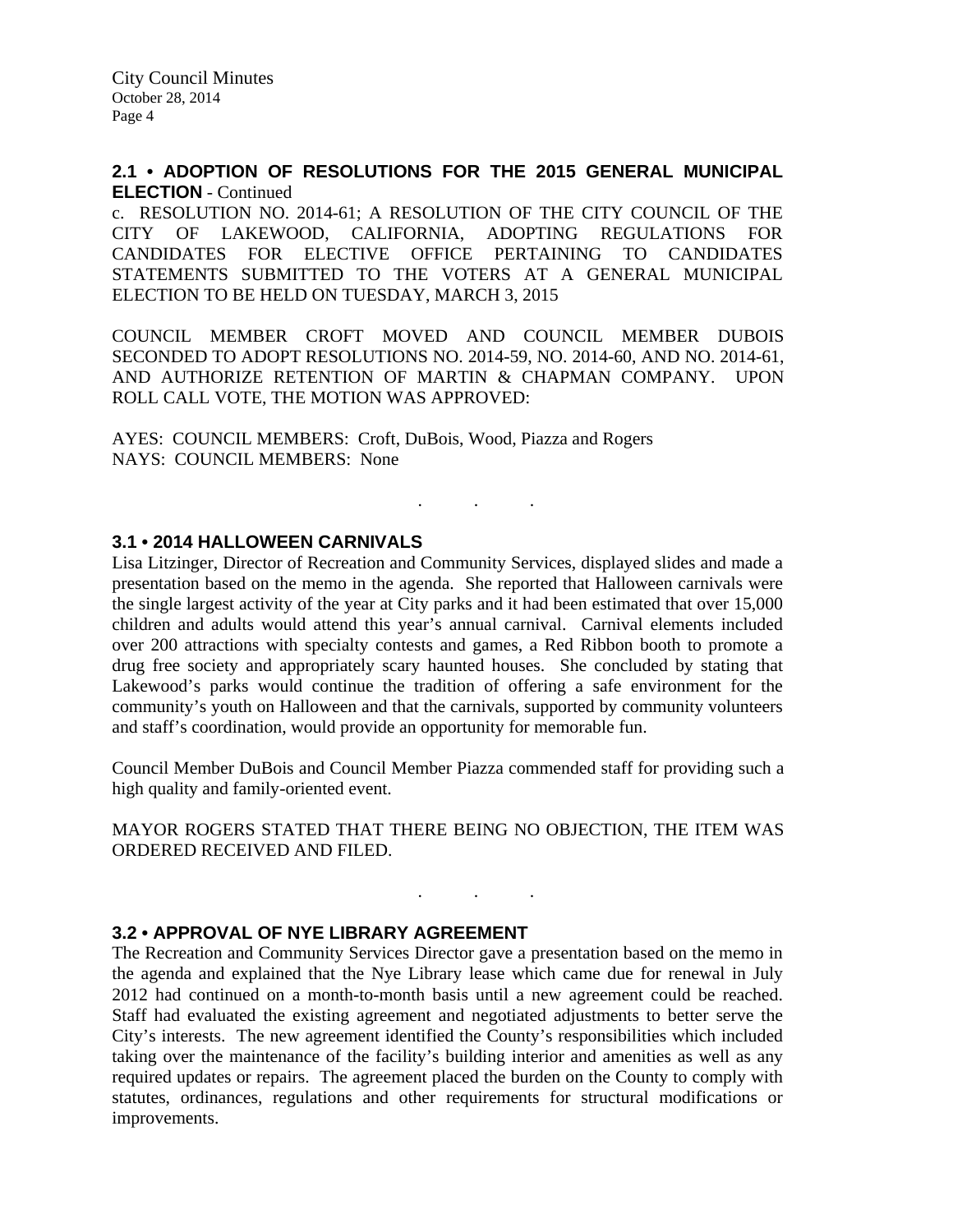## **3.2 • APPROVAL OF NYE LIBRARY AGREEMENT** - Continued

The City would continue to maintain the basic structure of the building and would also maintain the cleanliness of the parking lot as well as the turf and landscape surrounding the building. She stated that the City and County jointly agreed to share the cost of renovating the parking lot when the project commenced. Basic rent did not change from the previous agreement and would be continued at \$2,248.50 per month for the duration of the agreement. She concluded by stating that staff recommended the City Council authorize the Mayor and City Clerk to ratify the new agreement, subject to approval as to form by the City Attorney, with Los Angeles County to lease the property at 6600 E. Del Amo Boulevard for the George Nye, Jr. Library for a period of ten years, terminating in 2024.

Council Member Croft acknowledged Librarian Carol Burke who was in attendance.

VICE MAYOR WOOD MOVED AND COUNCIL MEMBER CROFT SECONDED TO RATIFY THE AGREEMENT WITH LOS ANGELES COUNTY FOR THE GEORGE NYE JR. LIBRARY FOR A PERIOD OF TEN YEARS. UPON ROLL CALL VOTE, THE MOTION WAS APPROVED:

AYES: COUNCIL MEMBERS: Croft, DuBois, Wood, Piazza and Rogers NAYS: COUNCIL MEMBERS: None

. . .

### **SUCCESSOR HOUSING ACTIONS**

1. Approval of Register of Demands COUNCIL MEMBER CROFT MOVED AND COUNCIL MEMBER DUBOIS SECONDED TO APPROVE THE REGISTER OF DEMANDS. UPON ROLL CALL VOTE, THE MOTION WAS APPROVED:

AYES: COUNCIL MEMBERS: Croft, DuBois, Wood, Piazza and Rogers NAYS: COUNCIL MEMBERS: None

. . .

#### **ORAL COMMUNICATIONS:**

Frank Simon, Lakewood, addressed the Council regarding ABC Unified School District Measure AA on the November 4th ballot.

Mayor Rogers expressed his belief that voting was a private matter and he had chosen not to publicly take a position on the measure thereby allowing voters to make their own decisions.

. . .